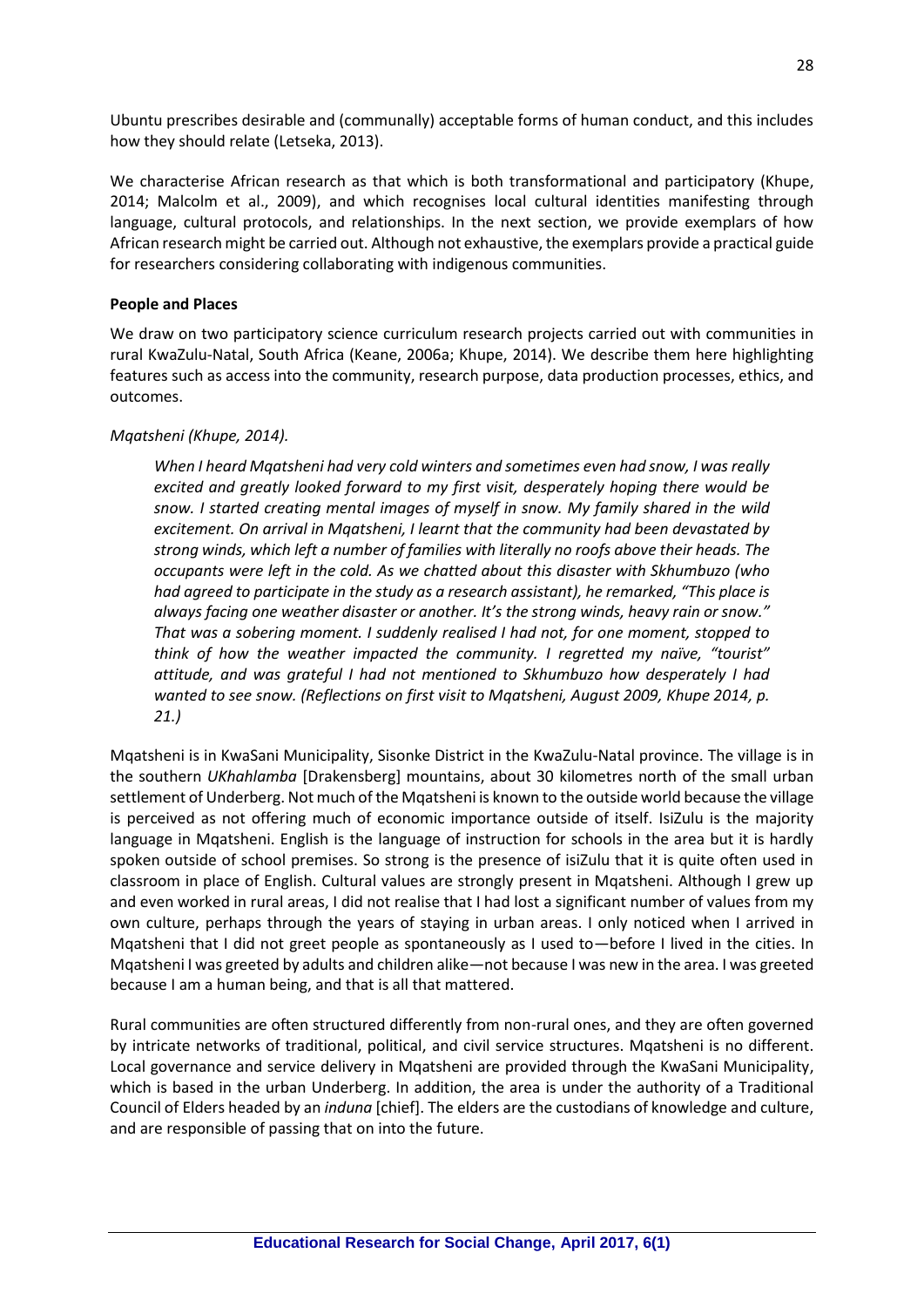This study (Khupe 2014) sought answers to the following questions:

What indigenous knowledge can be identified from interaction with participants in Mqatsheni?

What constitutes the worldview that informs the community's indigenous knowledge?

What aspects of the participants' knowledge could be included in school science, and how? (pp. 14–15)

In line with the research purpose, the study followed a transformative participatory design, bringing together the Mqatsheni community and university researchers in co-participation.

This interpretive research study sought to contribute to culturally relevant education by finding and documenting IK in Mqatsheni for use in science teaching and learning, and to contribute to the transformation of IK research through using methods that recognise the role of language and culture in the lives of community participants. The study was part of a bigger project on indigenous knowledge, science curriculum, and development: a project that involved partnering with communities in identifying ways of bringing together IK and science to benefit communities.

Fieldwork for this study lasted 2 years and involved 10 visits to Mqatsheni, each lasting 1 week. All visits to Mqatsheni were arranged with the school principal, participating teachers, and elders. We respected the time that they gave towards the project and we needed to arrange for time that was most convenient and least disruptive of their day-to-day obligations. Project plans and activities remained flexible throughout to accommodate unexpected incidents such as illness, death, and other impromptu community and school events. Indeed, there were deaths in the vicinity: some participants lost loved ones and one participant died during the course of the study. Meetings came up that were previously not on participants' schedules, and all of this extended the fieldwork—an aggravation to an already stretched budget and to postgraduate completion timelines. However, the extended engagement with the community, coupled with a careful negotiation of access and a focus on relationship building, proved valuable in terms of the quality of data and in terms of maintaining respect for the local culture.

#### *Chibini (Keane, 2006a).*

*There is a lovely road that runs from Ixopo into the hills. These hills are grass-covered and rolling, and they are lovely beyond any singing of it . . . if there is no mist, you look down on one of the fairest valleys of Africa. (Paton, 1944, p. 1)*

So it is still: with scattered traditional homesteads, round huts, pretty goats, small herds of cattle, and wide open spaces. The school is a rectangular block with a few pit toilets behind tall wire fences next to a dirt road. Subsistence farming enables the largely unemployed community to eke out an existence with some help from child grants, casual labour, and pensions. In spite of poverty and ill health, community spirit and cultural practices endure. There is a strong sense of identity in the homogenous society where everyone is isiZulu-speaking with an African/Christian worldview. I am particularly indebted to the openness and vision of strong leadership within the community and to all those who contributed. In line with my argument of participative research, giving just tribute to knowledge holders and the research community, I acknowledge the research community below.

Inkosi Ndlovu was the chief of the Ifafa region. Without her wisdom, kindness, and support the research would not have been possible. Induna Chiya, the headman in the area, summoned people to our initial meetings. Induna Ngcobo provided consistent guidance and commitment to the project. The *Isangoma* [traditional healer] as well as elders, parents, farmers and other community members were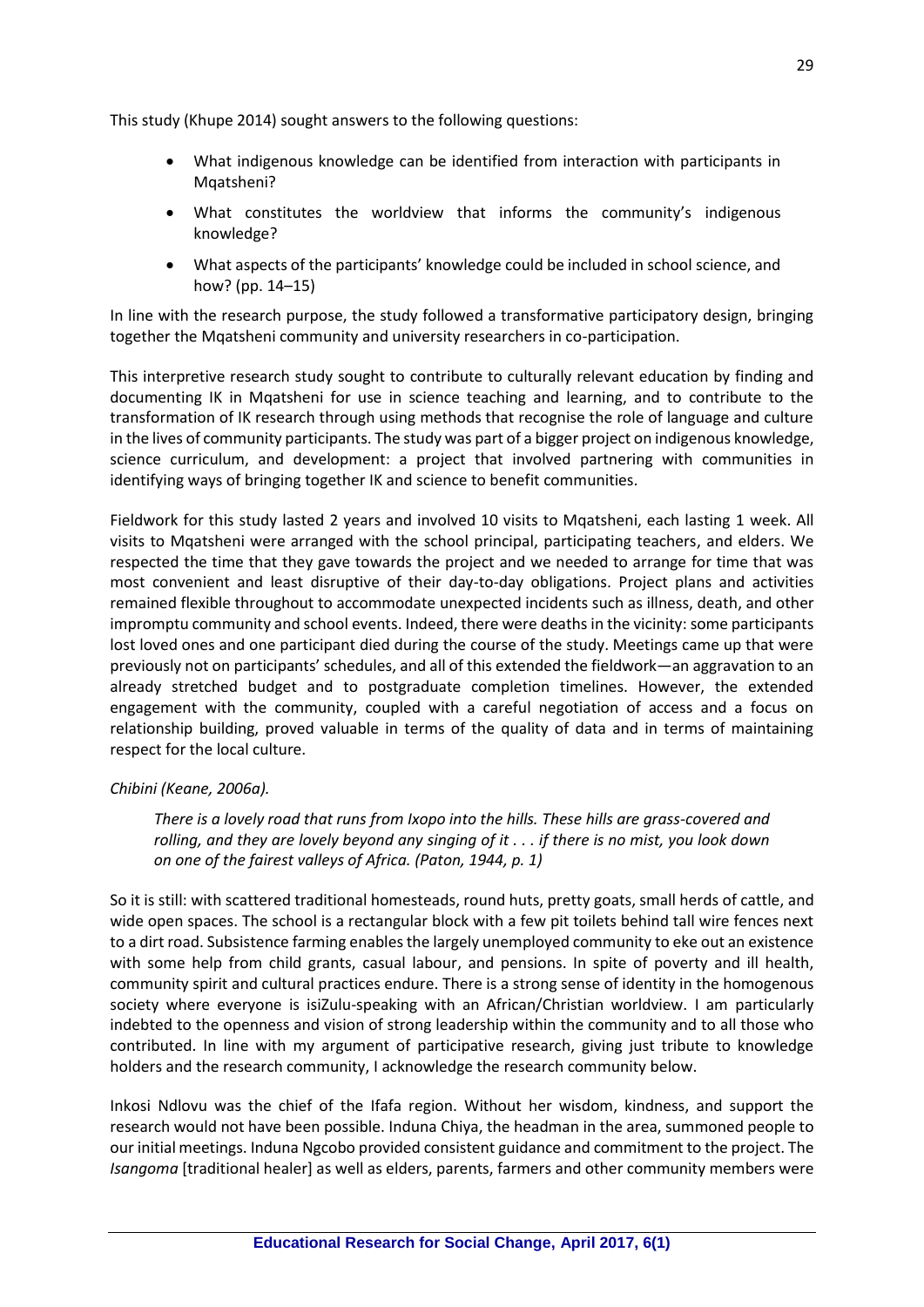generous in their openness, and willingness to participate. Sihle Mchunu and Nomfundo Ndlovu joined us as community researchers while the school principals, Mr Mkhize and Mr Hadebe, were generous in opening their schools to us. They translated between English and isiZulu at public meetings and voiced their public support of the project (Keane, 2006a). The teachers, especially Ms Mbhele of Sinevuso, contributed in many ways, participating in workshops and having us in their classrooms. Students were the heart of the project.

The community hoped that science education would contribute to learning skills to alleviate poverty. My aim, from the start, was to define relevant science in (and with) this rural community, to explore indigenous science knowledge and link school learning with the community. The community's immediate concern was food security. This led to a partnership with an NGO known as Heifer, which started a chicken-farming project with 20 farmers chosen by the community. Our research and curriculum intervention built on integrating this enterprise with the school curriculum, while also developing an understanding of education and research.

As the scope of the research expanded to include the wider community, we struggled with complexity and competing agendas. Our research began to include project management amid all the difficulties of distance and "unstable" environments. Severe poverty means that children often go to school not having eaten, or they stay away from school because of obligations to household chores. It became clear that the project would only have an impact if we could also address the immediate stresses of poverty.

We worked with all sectors of the community over the 3-year period collaborating on data creation through workshops, interviews, student assignments, and school visits. We discussed visions, concerns, and findings, celebrating learning in a 10-day science intervention that ended with a community science festival. Feedback and dialogues continued into the following year, as did the development of the farming project.

# **Features of an Indigenous Methodology**

We base our synthesis of an indigenous methodology on the above two projects(Keane, 2006a; Khupe 2014).

### **People**

As observed by Ndimande (2012) as well as Vakalahi and Taiapa (2013), it is essential to establish respectful, authentic connection with the community, preferably through an invitation by them. The community are a reflection of their culture and language. Respectful relationships were central in our studies. One elder emphasised: "*Inhlonipho ngumuntu* [respect is the core of the human being]" (Khupe, 2014, p. 149). The least the research process could do was to be respectful to the people, their values, and practices. In both projects, relationships were demonstrated through collective coexistence and collective responsibility. In the Chibini project, when children were asked to draw their house, all drew the whole village. One child wrote under his drawing: "A person without a neighbour is not a person" (Keane, 2006a, p. 211). In spite of this demonstrated connection to culture, the elders were concerned about loss of ubuntu.

Sadly, the social fabric is fraying and elders look back with nostalgia:

*Kwakuyindlela eyayinjalonje ukuthi ingane bezifundiswa ukuphathana. Kwakukhuliswana. Kwakunjalo. . . . Kwakuyinhlalonje eyayinjalo. Abantu babebhekene [That was the way that children were taught to care for each other. We were responsible for the other's growth. That is how it was . . . That was the way of living. People looked after each other. (Mr Zitha, interview May 2010, Khupe, 2014, p. 152)*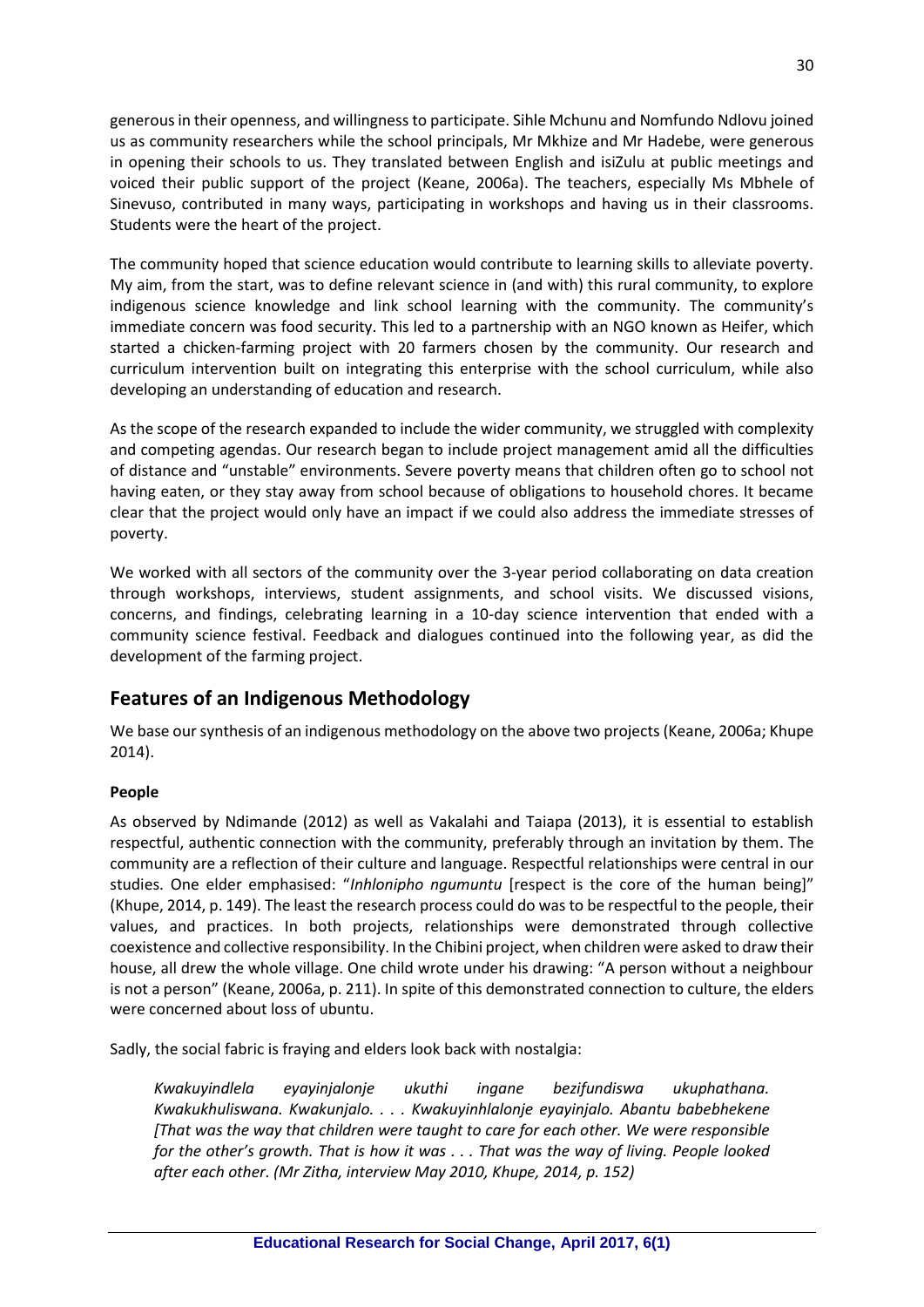The research process is a balance between researcher expertise, the benefit of an outsider perspective, and the main direction given by the elders. In addition, it is necessary to continually consult with research assistants—who may become "cultural consultants" (see Vakalahi & Taiapa, 2013, p. 403). That consultation helps to keep the study aligned to the values of the community's cultural space, as explained by Hornung (2013). Of necessity, this process will take a great deal of time, which is often at odds with research Gantt charts. In indigenous communities, the taking of time is a mark of respect and shows the importance of something. Time is not a commodity that is a variable in "return on investment."

#### **Place**

Research planning needs to allow for features of distance, changing conditions, and consideration of the importance and significance of the spaces themselves. Places may be sacred. Distances will be travelled. Approaching a study using a transformative, participatory approach enhances understanding of context. Discussions will include matters that do not directly relate to the research questions such as concerns about livestock theft, crime, and dissatisfaction in the political arena. However, all these matters help researchers understand the context better. The recurrence of the use of collective pronouns such as *indawo yethu* [our place], *endaweni yakithi* [in our place], *umuzi wakithi* [our home], and *intaba yangakithi* [our mountain], all contributed to an understanding of place as collectively owned, and where people are bound by collective responsibility. We learnt through our studies to keep plans open in order to accommodate unexpected events. Collaboration enabled shared benefits, which were empowering, such as opportunity for discussions on local level curriculum matters, conversations on school–community collaboration, and new ways of teaching and learning within a resource-constrained environment.

#### **Expectations**

Research purposes need to be codesigned and negotiated. Inevitably this brings problems in terms of a community's competing agendas, possible dynamics of conflict, and constraints on the researchers from the academy and funders. Communities have needs that cannot be ignored as irrelevant to the research agenda: unemployment, crime, disease, and death. For them, the researcher is their ambassador to the outside world:

*Siyafisa kakhulu ukuthi niwujikele lowo mlayezo nakwamanye amazwe ukuthi siyafisa ukusizwa endaweni yakithi. Siyafisa intsha yakithi isizakale. Siyafisa nathi qobo ukuthi ngelinye ilanga sizibone nathi sihlukile entweni esiyiyona [We wish that you send this message even to other countries that we are looking for help. We wish for our youth to be helped. We also wish for ourselves, that one day we can see ourselves transformed from our present state]. (Ms Majozi, May 12, 2010, Khupe, 2014, p. 37)*

This is why the best compromised solutions regarding what is beneficial and possible, need to be established at the start. These are also likely to change. A high degree of integrity, flexibility, generosity, and resilience is likely to be needed by all in projects that are holistic, exploratory, and inclusive.

#### **Frameworks**

An integrative research framework guided both studies that we draw on (Keane 2006a; Khupe 2014). The framework principles included ubuntu (Nyaumwe & Mkabela, 2007; Swanson, 2007), indigenous research methods (Chilisa, 2012; Louis, 2007), and sociocultural theory (Lemke, 2001).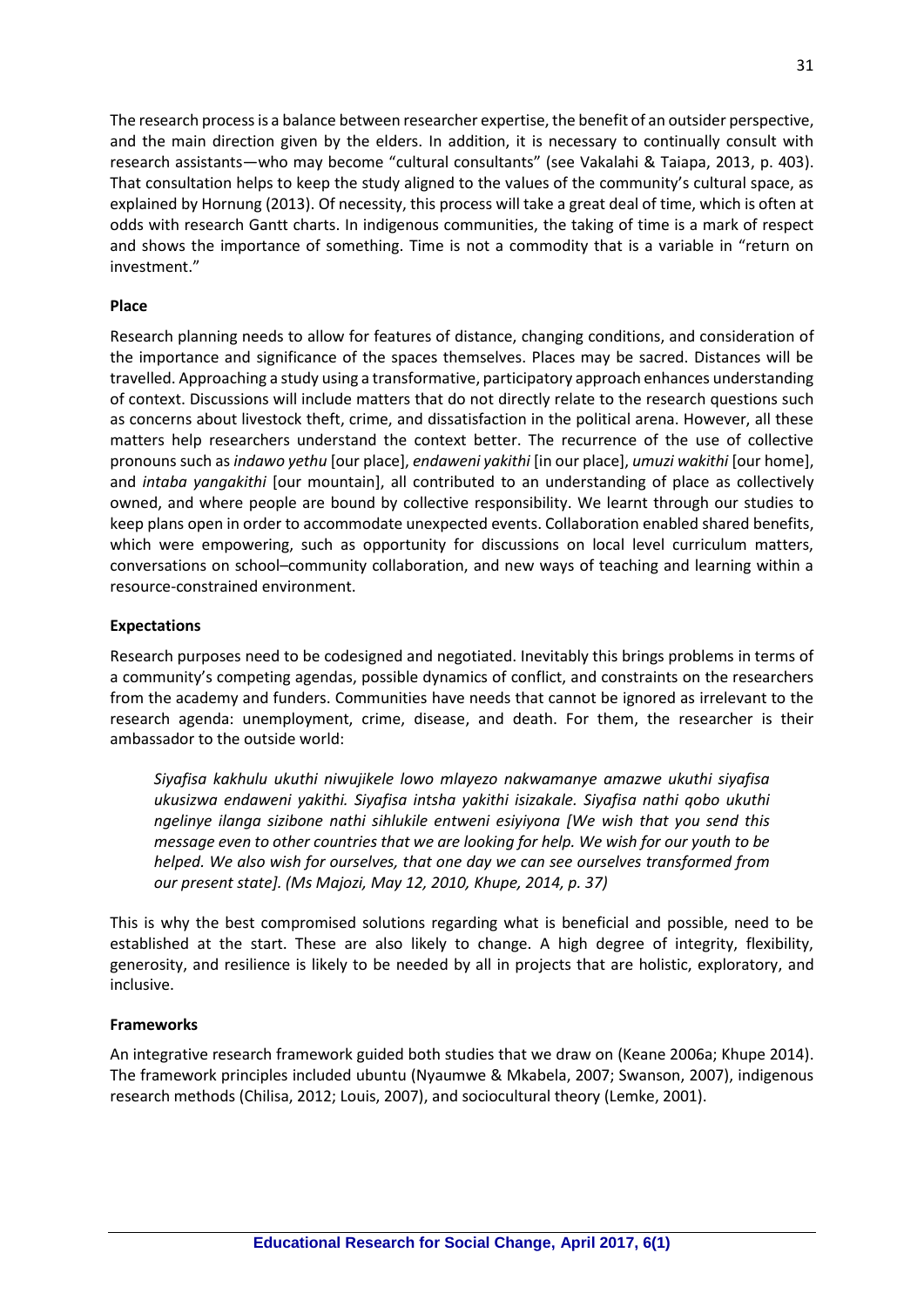Table 1 shows the focus elements for the research and the multiple methods used to generate data, together with the different groups of participants. The data generated was in the form of video and audio recordings, photographs, artefacts, and various forms of text, many of which were in isiZulu. The first author (Khupe) was researcher–transcriber (Bird, 2005), and this allowed for analysis to begin at transcription stage (Lapadat & Lindsay, 1999). The early analysis was helpful in identifying issues that required follow-up, translation, or explaining. Multistage analysis and interpretation of data was collectively done with participants through deliberation on emerging themes. Each data set was analysed in its original language to avoid loss of meaning in translation. This process brought out the participants' perspective more clearly and also ensured what Louis (2007) termed *respectful representation*. Even in reporting the findings, any direct quotes were in the language that the participants actually used (mainly isiZulu). We only translated the quotes for the benefit of non-Zulu readers.

#### **Ethics**

Both projects were granted university ethics clearance. Participants signed consent forms at the beginning of the studies. Unlike what is widely assumed in conventional research, none of the community participants wanted to be anonymous or to have pseudonyms assigned to them. They even agreed for their photographs to be used in the research reports. However, actual ethics issues extended beyond written contracts. Ethics decisions were made throughout the duration of the fieldwork and beyond (Keane, 2008). For instance, in all meetings with the elders, the secretary of the Traditional Council would double check with the elders if they approved of having discussions recorded and if they approved of photographs being taken. For participants in communities with a largely oral culture, written contracts are not as important as the spoken word, but that does not imply the absence of protocols. We had to answer questions such as: *"Inkulumo le, uzoyikhiphaphi? Ungasitshela njengoba sonke sila* [Where are you going to publish this discussion? Can you tell us all as we are gathered here?]" (Elder Cekwane, Khupe, 2014, p. 203)*.*

Ethical research is complex and requires moral integrity, and judgements about sometimes abandoning aspects of the data that may cause harm— as was the case for the first author (Khupe).

#### **Data production**

In Table 1, we summarise focus elements from the two studies that contribute to African research methodologies.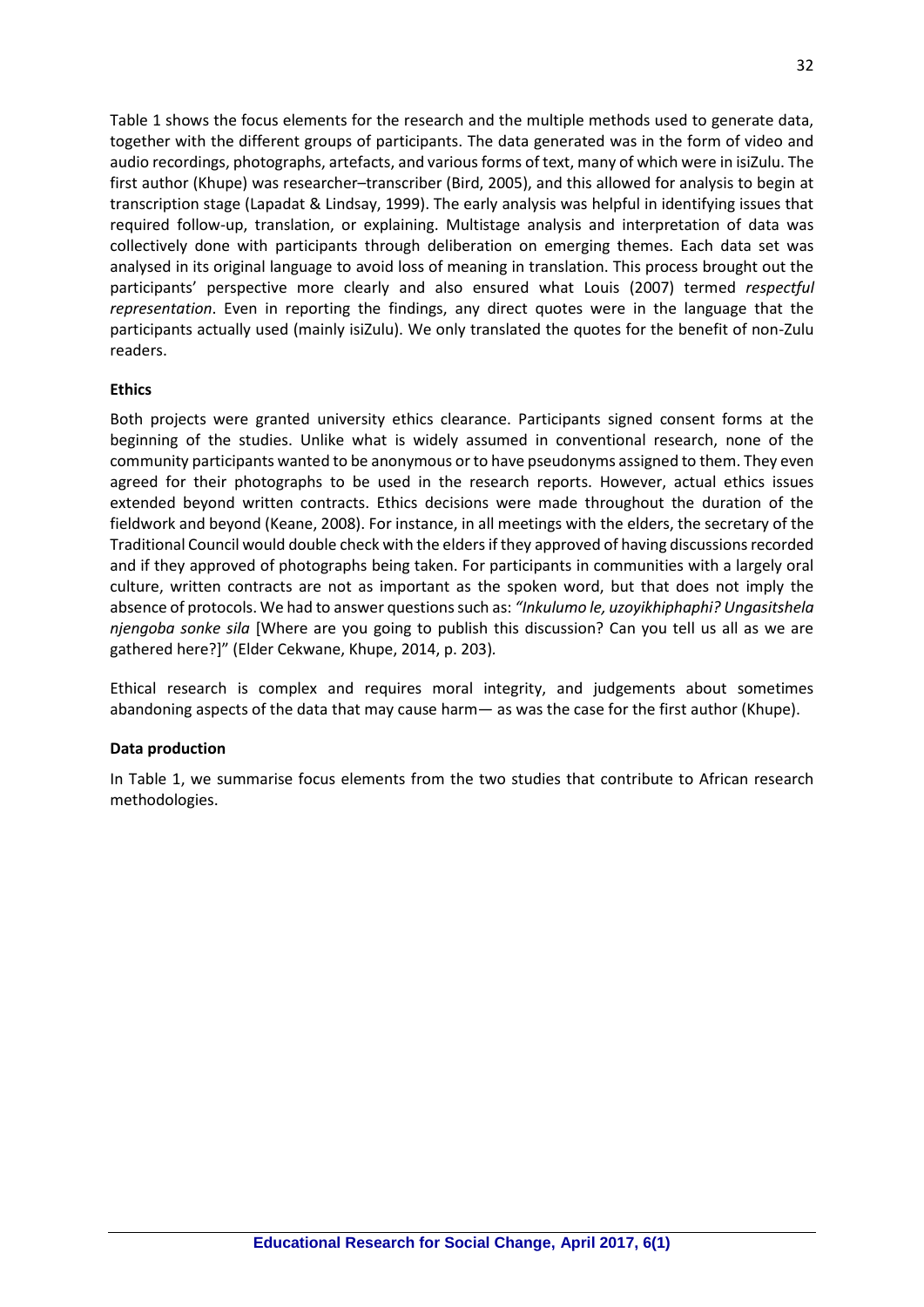| <b>Research focus</b> | <b>Constituents</b>                              | Participation and data production ideas                                        |
|-----------------------|--------------------------------------------------|--------------------------------------------------------------------------------|
| People                | Respectful relationships                         |                                                                                |
|                       | Role of elders/ancestors<br>$\bullet$            | Elders: Focus group discussions following                                      |
|                       | Collaboration/community-centred<br>$\bullet$     | structure of Traditional Council meetings,                                     |
|                       | Participants' perspectives                       | hearing from the elders (by students and                                       |
|                       | Community researchers<br>٠                       | researcher), deciding on projects,                                             |
| Place                 | Sacred space<br>$\bullet$                        | arranging meetings, providing guidance,                                        |
|                       | Importance of context<br>$\bullet$               | sanctioning participation, making ethics                                       |
|                       | Local cultural protocols                         | decisions.                                                                     |
|                       | Language of communication<br>$\bullet$           |                                                                                |
| Expectations          | Shared purposes<br>$\bullet$                     | Students: Creative work (drawing, songs,<br>stories, dance, plays), taking and |
|                       | Shared benefits                                  | interpreting photographs, playing games,                                       |
|                       | Managing expectations<br>$\bullet$               | visit to a museum, dialogue, research                                          |
| Frameworks            | Participation<br>$\bullet$                       | assistants.                                                                    |
|                       | Ubuntu<br>$\bullet$                              |                                                                                |
| production<br>Data    | Field work<br>$\bullet$                          | Teachers: Stating needs and expectations,                                      |
| strategies            | Community projects                               | informal conversations, interviews,                                            |
|                       | Observations                                     | questionnaires, workshops, meetings, co-                                       |
|                       | Stories/songs/artefacts/dance<br>٠               | teaching reflections, attending an                                             |
|                       | Dialogue<br>$\bullet$                            | education research conference. Options                                         |
|                       | Community researchers' journals<br>$\bullet$     | for anonymity or not.                                                          |
| Ethics                | Community-led<br>$\bullet$                       |                                                                                |
|                       | Community values<br>$\bullet$                    | All: deciding the language of                                                  |
|                       | Acknowledgement<br>$\bullet$                     | communication, deciding time frames.                                           |
| Consequences          | Shared learning<br>(checked<br>with<br>$\bullet$ |                                                                                |
|                       | knowledge holders)                               | Researchers: Requesting access, sharing                                        |
|                       | Project outcomes<br>٠                            | knowledge and resources, project<br>management, checking ideas, involvement    |
|                       | Continued relations<br>$\bullet$                 | in community activities (outside the                                           |
| Representations       | Knowledge benefits for the<br>$\bullet$          | research project).                                                             |
|                       | community                                        |                                                                                |
|                       | Various ways of disseminating                    |                                                                                |
|                       | research findings                                |                                                                                |

#### **Table 1: Key Aspects of African Research Methodology**

## **Limitations**

Africa is rich in diversity. Even within a single nation there is diversity of language, cultural identities, and experience that define different groups (Ndimande, 2012). Furthermore, even in small studies in one area, there are communities within communities. We acknowledge the limitedness of our experiences in bringing out the full richness of the African research experience. In addition, we would like to admit our undeserved privilege of now telling these stories to the academic community when we are in fact not the real voices of these communities.

### **Discussion**

Assumptions that participation is enriching may tend to simplify both the notion of participation itself as well as the investment of time and money. However, the notion of time as a commodity is a Western construct and is of dubious relevance here—provided funders and academics understand this. Understanding everyone's intentions, relating to each other, enabling participants' contributions, being understood, and creating transformative structures, all take time. Community forums are consistent with rural life: the process itself is as important as the goals and products. Furthermore, participation is not unproblematic, nor is it prescriptive. For example, it is common in Western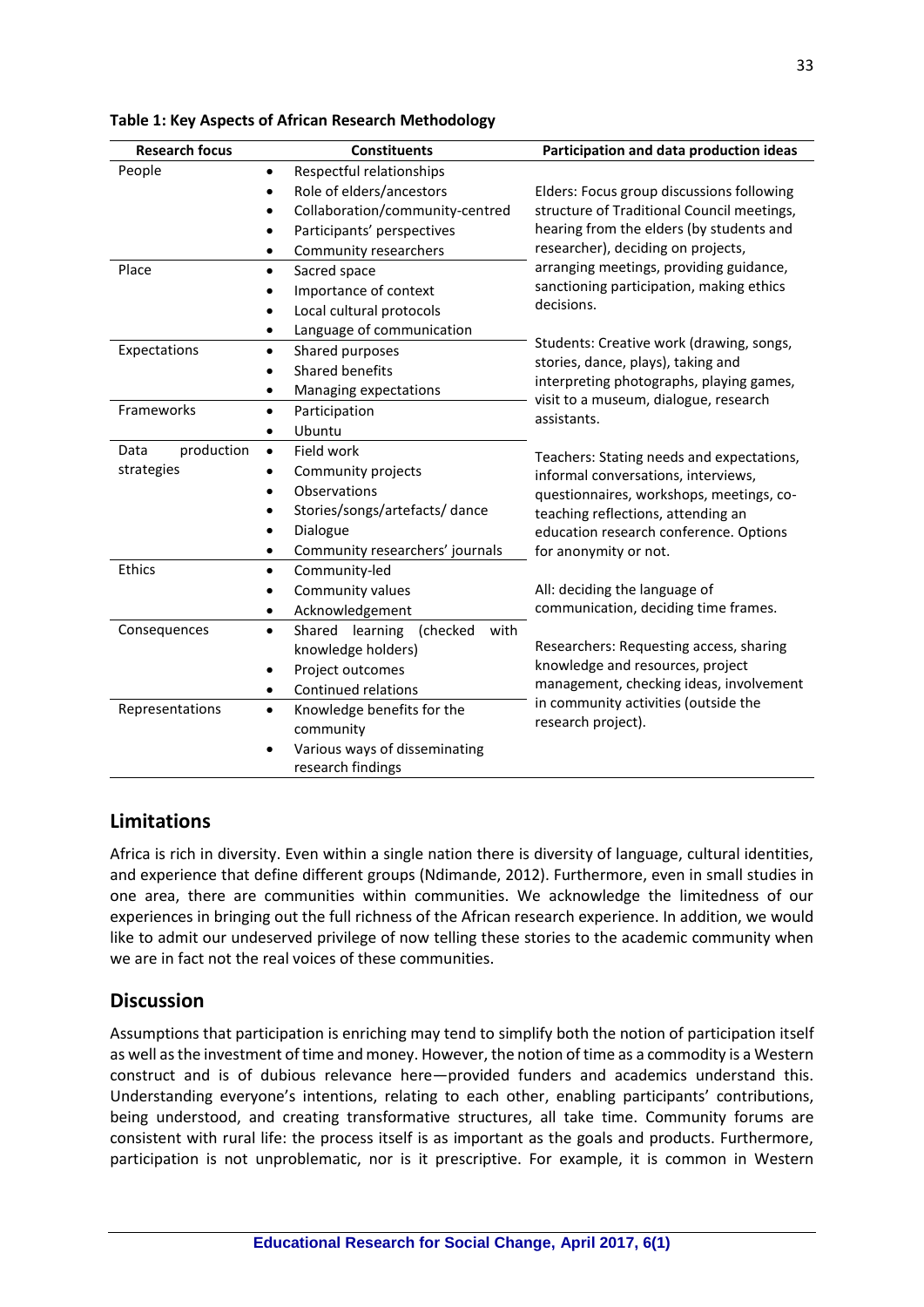literature to assume that *participation* is synonymous with *democratic participation*. This may not be the case. Elders may decide for community members whether they can participate or not.

Theoretical frameworks need to be eclectic and draw from indigenous paradigms such as ubuntu*.* Research that explores frontiers should also stretch the boundaries of the frameworks themselves. These frameworks need to be not only epistemological and methodological, but also ontological and axiological. The idea that local communities should be involved in deciding the research questions, the theoretical frameworks, the processes and interpretations, gives particular authenticity to the research. Standard notions of validity are thrown into question. "Truths" are defined not only as factual truths and representational truths, but also as healing truths. Validity needs to take into account all the research purposes, which stretch beyond knowledge creation.

In the natural flow of projects, many epistemologies work at once: everyday knowledge, science knowledge, intuitive knowledge, and revelation. In one sense these are integrated by the project, but in another they demand border crossings from one way of thinking to another and back, depending on the immediate context and task. In the process, everyone involved has to confront ways of thinking that are new to them, as well as detailed knowledge. This is true *learning*.

Education research aligned to indigenous African culture can be a mix of the more conventional qualitative methods and instruments (such as focus group discussions, interviews, open-ended writing tasks, worksheets) and those that are more eccentric (such as playing games, hearing stories, audiences with traditional healers, home visits). Data is gathered from both intended and unintended experiences (see Mpofu, 2016). Sensitivity to the context requires that the research process is not only guided by the researchers' questions but also by the community participants' day-to-day concerns. The local language plays a critical role as the language of thought, the store and the vehicle of transmission of local knowledge and worldview (Khupe, 2017).

It can be seen that IK in a broad sense (as opposed to perhaps specific content knowledge of fauna and flora in science, for example), is often tacit, intangible, disappearing, or contentious. Thus indirect and negotiated ways of coming-to-know are needed. According to Malcolm (2003, p. 36) representational knowledge "consists of concepts, metaphors and conceptual schemes (and their underlying worldviews, assumptions and processes of legitimisation) used to explain the world." This knowledge is more difficult to recognise or discover than performative knowledge. The open-ended nature of attempting such inquiry can be unsettling, confusing, and incomprehensible to the academy. Participative research processes take time and outcomes cannot be guaranteed. In addition, the very nature of immersion and involvement creates (as mentioned) complex ethical dilemmas—which create high-risk junctures along the way.

Like the research process, data analysis is also a communal, iterative, and a negotiated process. Perhaps surprisingly in data interpretation, the combination of different worldviews opens up new ways of knowing and being. That is, an outsider may be able to see new connections and significances that an insider takes for granted and overlooks. The academic researcher perspective is also enriched and led by indigenous community views of the data and the findings, and consequences of the research become available for critique. The researchers' use of rhetorical conventions and their assumptions about the nature of knowledge is challenged by alternative perspectives. For the research process to be truly participative, respectful challenge needs to be directed across the whole research community's input and assumptions. Such robust engagement guards against romanticising IK systems, helps to acknowledge changing contexts, and allows for multiple truths.

We have tried to present aspects of research projects into IK education in rural communities that may inform an indigenous knowledge methodology. We draw this to a close by reiterating core approaches, and with a parable for scientists.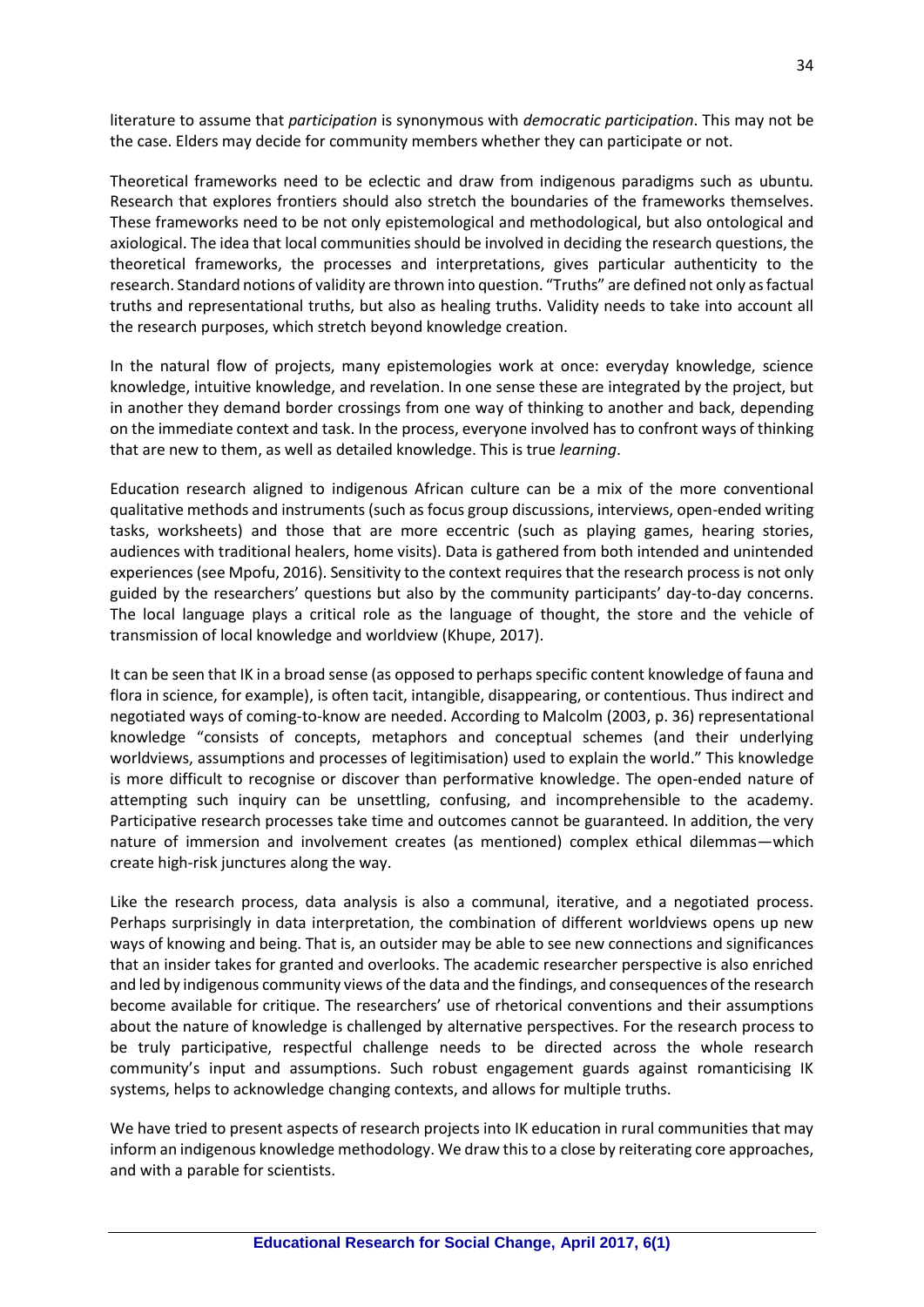## **Concluding**

A teacher said in conversation at the end of the project of finding relevant science curriculum: "Children will benefit because it is them who chose what they thought would help them" (Keane, 2006a, p. 318).

Recognition of, and sensitivity to, local knowledge, culture, and lived experiences needs to provide guidance regarding the way in which research among indigenous African communities unfolds. The community and not the researcher should be at the centre of the study. Although there are a number of African research studies in South Africa, much more such research needs to be done. Greater effort still needs to be invested into developing and applying appropriate methods for research with, for, and among indigenous communities.

However, in critique of the article's title and our arguments, we have doubts about the term *method*. "Research needs to be messy and heterogeneous because that is how the real world is. That's how life is" (Law, 2003, p. 3). Law made the point that in reporting, method is dressed with "clarity" (2003, p. 3). This is the expectation and genre of scientific reporting, designed—we suspect—to not only reinforce the myth, but also to avoid distracting busy people with messiness that everyone knows about. This is even more the case in deeply engaged research working across knowledge paradigms. In our experience in a rural setting with little control of agendas, method is almost a contradiction. We therefore find Law's position of being "at odds with method" reassuring (2003, p. 3). Perhaps a better term would be *research processes*. We conclude with a parable of scientific research.

#### **The Research Animal.**

*One day, Heiseb sent a new animal into the forest. It was clever: more clever than jackal and elephant. It had a huge head, and eyes that could see through things, see tiny things, see even the dust on the shiny moon. And it could hear things too: sounds of bat that even fox cannot hear. And it knew the secrets of long ago: who had walked and what they hunted; it even knew that dassie was elephant's cousin—and how it knew this was strange because it didn't know that he was our brother!* 

*Perhaps he didn't know some things because he was young. Some said he was greedy. Certainly he ate whole forests and even emptied the river. And he was a moody brother. There was the time when wild dog had nowhere to run and puppies were few. The new animal worked to save wild dog. But then he took the young pups and tore them into bloody pieces. Some say he is mad. Some say he isn't so clever after all. Some even say Heiseb forgot to give him a heart.*

*Heiseb says he has not yet found his belonging. (Keane, 2006a, p. 322 )*

"The contribution African sagacity has to play is . . . in time we shall be in a position to bestow upon South Africa the greatest gift ever—a more human face" (Coetzee & Roux, 2002, p. 85). Perhaps upon research too.

## **References**

- Aikenhead, G. (2001). Integrating Western and Aboriginal sciences: Cross-cultural science teaching. *Research in Science Education*, *31*(3), 337–355.
- Asante, M. K. (1998). *The Afrocentric idea*. Philadelphia, USA: Temple University Press.
- Bird, C. M. (2005). How I stopped dreading and learned to love transcription. *Qualitative Inquiry, 11*(2), 226–248.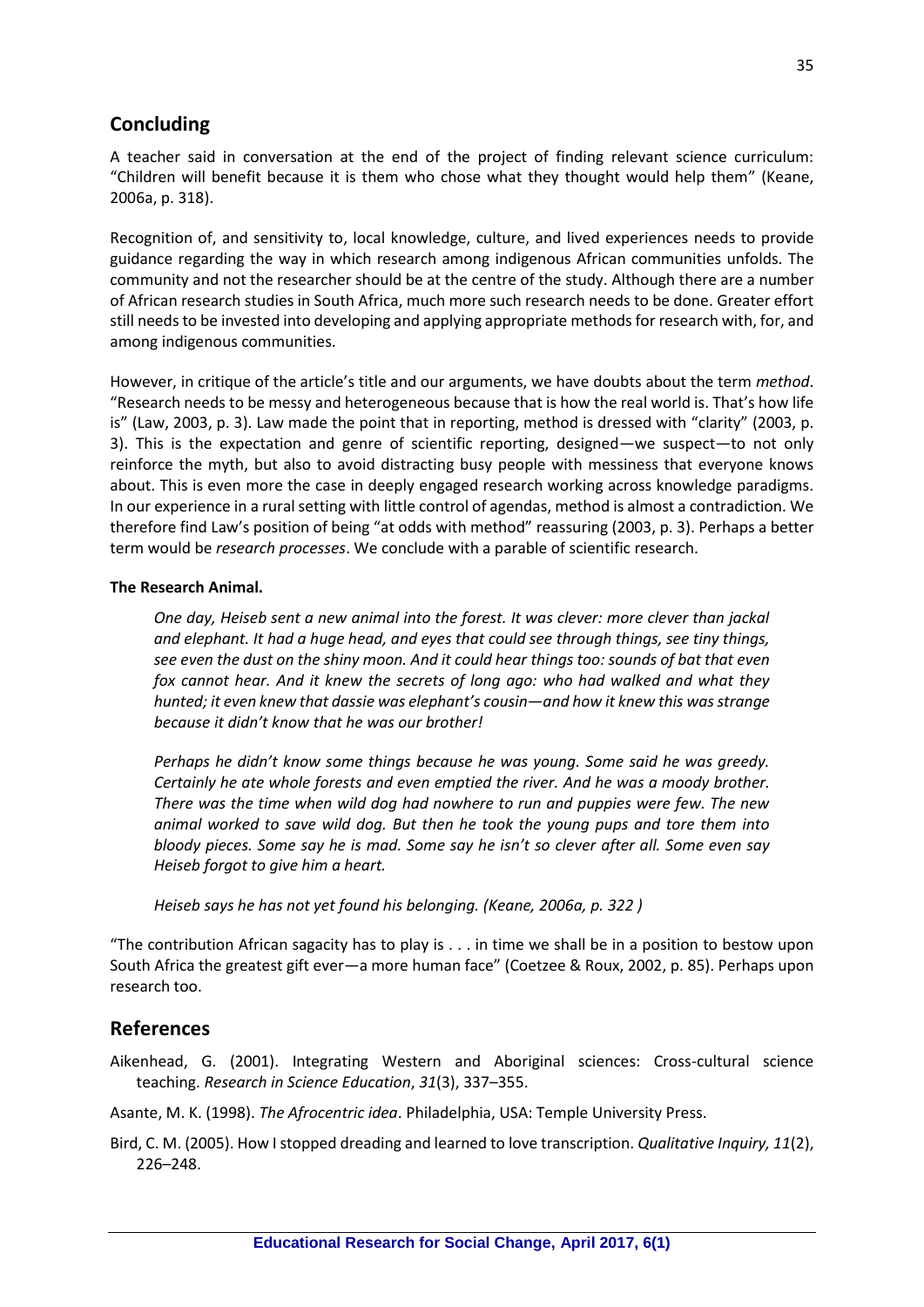Chilisa, B. (2012). *Indigenous research methodologies.* London, UK: SAGE.

- Chinn, P. W. U. (2007). Decolonizing methodologies and indigenous knowledge: The role of culture, place and personal experience in professional development. *Journal of Research in Science Teaching, 44*(9), 1247–1268.
- Coetzee & Roux, 2002 Coetzee, P. H. & Roux, A. P. J. (Eds) (2002). *Philosophy from Africa (2nd Edition)*, South Africa, Oxford University Press.
- Dube, L., Ndwandwe, S., & Ngulube, P. (2013). Rowing upstream: Contextualising indigenous research processes and methodologies through the utilization of ethical principles. *Indilinga: African Journal of Indigenous Knowledge Systems*, *12*(1), 13–25.
- Goduka, N., Madolo, Y., Rozani, C., Notsi, L., & Talen, V. (2013). Creating spaces for eZiko Sipheka Sisophula theoretical framework for teaching and researching in higher education: A philosophical exposition. *Indilinga: African Journal of Indigenous Knowledge Systems*, *12*(1), 1–12.
- Hornung, F. (2013). Indigenous research with a cultural context. In D. M. Mertens, F. Cram, & B. Chilisa (Eds.), *Indigenous pathways into social research* (pp. 133–152). Walnut Creek, USA: Left Coast Press.
- Horsthemke, K. (2004). Knowledge, education and the limits of Africanisation. *Journal of Philosophy of Education, 38*(4), 571–587.
- International Development Research Centre (IDRC). (1995). *Building a new South Africa. Volume 3: Science and technology policy.* Ottawa, Canada: IDRC.
- Keane, M. (2006a). *Understanding science curriculum and research in rural KwaZulu-Natal* (Doctoral dissertation, University of the Witwatersrand, South Africa). Retrieved from <http://wiredspace.wits.ac.za/handle/10539/1508>
- Keane, M. (2006b). Science education and worldview: Are cabbages *brassica oleracea* or are they beautiful? In S. Yoong, M. Ismail, A. N. M. Zin, F. Saleh, F. S. Fook, L. C. Sam, & M. N. L. Yan, (Eds.), *Science and technology education in the service of humankind: Proceedings of 12th International Organisation for Science and Technology Education (IOSTE) Symposium, Malaysia* ( pp. 259–262). Penang, Malaysia: IOSTE.
- Keane, M. (2008). Deep ethics: Research and responsibility. In B. Cavas, (Ed.), The use of science and technology education for peace and sustainable development: Proceedings of 13th International Organisation for Science and Technology Education, Symposium, Turkey. pp. 978–985. Kusadsi, Turkey: Dokuz Eylul University.
- Keane, M., & Malcolm, C. (2004). Participatory research. In Malcolm, C. (Ed.), *Human rights, democracy, and social justice: Science and mathematics literacy in disadvantaged communities*(pp. 57–64). Durban, South Africa: University of KwaZulu-Natal Press.
- Khupe, C. (2014). *Indigenous knowledge and school science: Possibilities for integration* (Doctoral dissertation, University of the Witwatersrand, South Africa). Retrieved from [http://mobile.wiredspace.wits.ac.za/bitstream/handle/10539/15109/C.%20Khupe%20Thesis.pdf](http://mobile.wiredspace.wits.ac.za/bitstream/handle/10539/15109/C.%20Khupe%20Thesis.pdf?sequence=2) [?sequence=2](http://mobile.wiredspace.wits.ac.za/bitstream/handle/10539/15109/C.%20Khupe%20Thesis.pdf?sequence=2)
- Khupe, C. (2017). Language, participation and indigenous knowledge systems research in Mqatsheni, South Africa. In P. Ngulube (Ed.), *Handbook of research on theoretical perspectives on indigenous knowledge systems in developing countries* (pp. 100–126). Retrieved from [http://www.igi](http://www.igi-global.com/book/handbook-research-theoretical-perspectives-indigenous/150439#table-of-contents)[global.com/book/handbook-research-theoretical-perspectives-indigenous/150439#table-of](http://www.igi-global.com/book/handbook-research-theoretical-perspectives-indigenous/150439#table-of-contents)**[contents](http://www.igi-global.com/book/handbook-research-theoretical-perspectives-indigenous/150439#table-of-contents)**
- Lapadat, J. C., & Lindsay, A. C. (1999). Transcription in research and practice: From standardization of technique to interpretive positionings. *Qualitative Inquiry, 5*(1), 64–86.